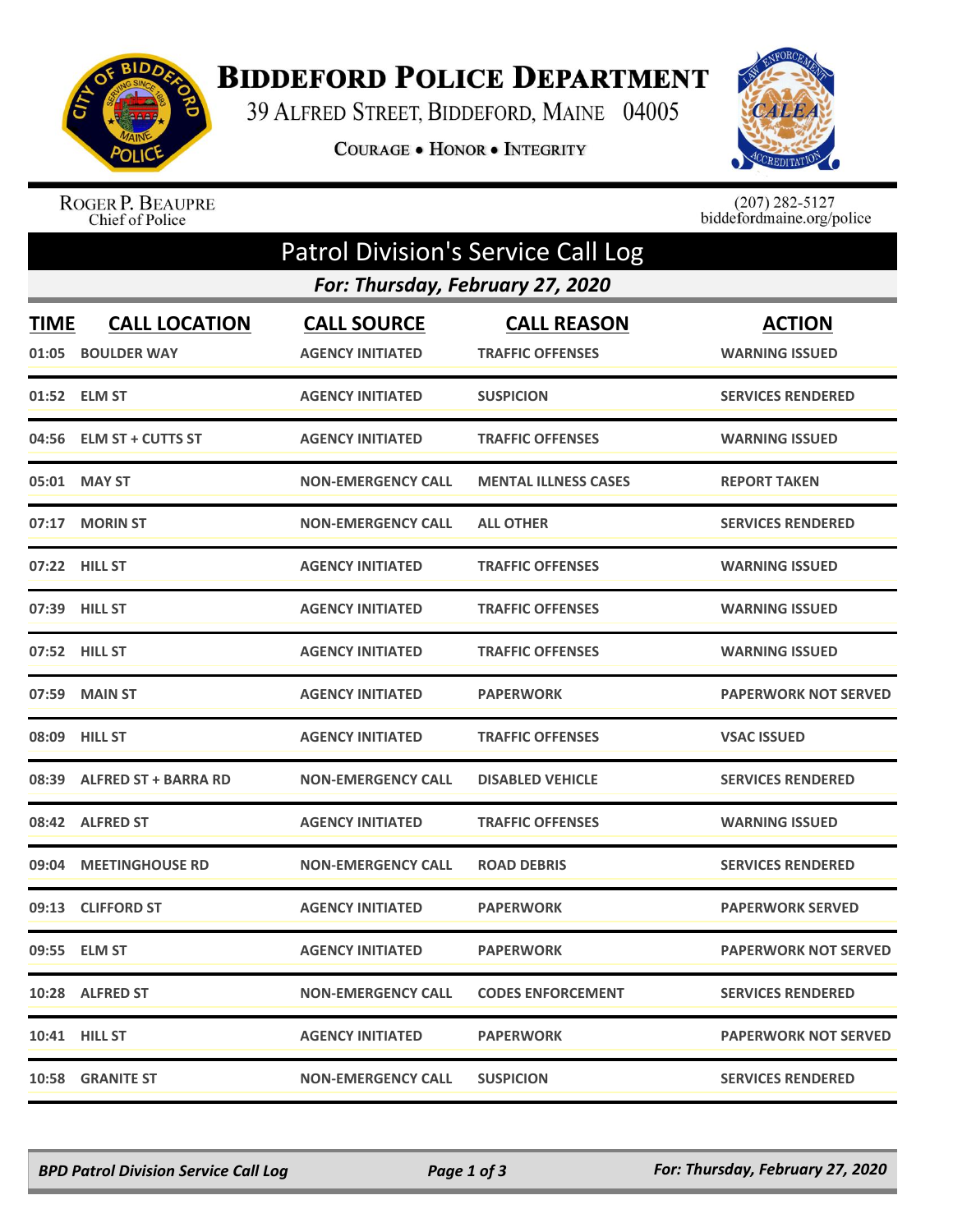| <b>TIME</b>                                                       | <b>CALL LOCATION</b>             | <b>CALL SOURCE</b>        | <b>CALL REASON</b>                                              | <b>ACTION</b>                |  |  |  |  |
|-------------------------------------------------------------------|----------------------------------|---------------------------|-----------------------------------------------------------------|------------------------------|--|--|--|--|
|                                                                   | 11:17 ELM ST                     | <b>AGENCY INITIATED</b>   | <b>TRAFFIC OFFENSES</b>                                         | <b>WARNING ISSUED</b>        |  |  |  |  |
|                                                                   | 11:44 CATHEDRAL OAKS DR          | <b>NON-EMERGENCY CALL</b> | <b>SCAM</b>                                                     | <b>SERVICES RENDERED</b>     |  |  |  |  |
|                                                                   | 11:53 ALFRED ST                  | <b>NON-EMERGENCY CALL</b> | <b>COURT ORDERED CHECK IN</b>                                   | <b>SERVICES RENDERED</b>     |  |  |  |  |
| 12:19                                                             | <b>ALFRED ST + WELLSPRING RD</b> | <b>NON-EMERGENCY CALL</b> | <b>DISABLED VEHICLE</b>                                         | <b>SERVICES RENDERED</b>     |  |  |  |  |
|                                                                   | 13:14 MAINE TPKE + ALFRED ST     | <b>NON-EMERGENCY CALL</b> | <b>ALL OTHER</b>                                                | <b>SERVICES RENDERED</b>     |  |  |  |  |
|                                                                   | 13:17 WASHINGTON ST              | <b>NON-EMERGENCY CALL</b> | <b>ANIMAL COMPLAINT</b>                                         | <b>UNABLE TO LOCATE</b>      |  |  |  |  |
|                                                                   | 13:34 POOL ST                    | <b>AGENCY INITIATED</b>   | <b>TRAFFIC OFFENSES</b>                                         | <b>WARNING ISSUED</b>        |  |  |  |  |
|                                                                   | 13:42 POOL ST                    | <b>AGENCY INITIATED</b>   | <b>TRAFFIC OFFENSES</b>                                         | <b>WARNING ISSUED</b>        |  |  |  |  |
|                                                                   | 13:48 POOL ST                    | <b>AGENCY INITIATED</b>   | <b>TRAFFIC OFFENSES</b>                                         | <b>WARNING ISSUED</b>        |  |  |  |  |
| 13:53                                                             | <b>MAIN ST</b>                   | <b>AGENCY INITIATED</b>   | <b>PAPERWORK</b>                                                | <b>SERVICES RENDERED</b>     |  |  |  |  |
| 14:07                                                             | <b>MAIN ST</b>                   | <b>NON-EMERGENCY CALL</b> | <b>FRAUD (INSUFFICIENT FUNDS)</b>                               | <b>REPORT TAKEN</b>          |  |  |  |  |
|                                                                   | 14:09 MEETINGHOUSE RD            | <b>AGENCY INITIATED</b>   | <b>TRAFFIC OFFENSES</b>                                         | <b>WARNING ISSUED</b>        |  |  |  |  |
| 14:11                                                             | <b>MAIN ST + YORK ST</b>         | <b>E-911 CALL</b>         | <b>MEDICAL W/ ASSIST</b>                                        | <b>TRANSPORT TO HOSPITAL</b> |  |  |  |  |
| 14:16                                                             | <b>POOL ST</b>                   | <b>AGENCY INITIATED</b>   | <b>TRAFFIC OFFENSES</b>                                         | <b>VSAC ISSUED</b>           |  |  |  |  |
|                                                                   | 14:30 WESTERN AVE                | <b>NON-EMERGENCY CALL</b> | <b>DOMESTIC COMPLAINTS</b>                                      | <b>REPORT TAKEN</b>          |  |  |  |  |
|                                                                   | 14:36 MAINE TPKE + ALFRED ST     | <b>E-911 CALL</b>         | <b>TRAFFIC SIGNALS</b>                                          | <b>SERVICES RENDERED</b>     |  |  |  |  |
|                                                                   | 15:05 ELM ST                     | <b>E-911 CALL</b>         | UNLOCKED DOORS - WINDOWS                                        | <b>BUILDING CHECK/SECURE</b> |  |  |  |  |
|                                                                   | 15:17 SOUTH ST                   | <b>AGENCY INITIATED</b>   | <b>TRAFFIC OFFENSES</b>                                         | <b>VSAC ISSUED</b>           |  |  |  |  |
|                                                                   | 16:00 ELM ST + PRECOURT ST       | <b>AGENCY INITIATED</b>   | <b>TRAFFIC OFFENSES</b>                                         | <b>WARNING ISSUED</b>        |  |  |  |  |
|                                                                   | 16:04 WEST ST                    | <b>NON-EMERGENCY CALL</b> | <b>ARTICLES LOST/FOUND</b>                                      | <b>REPORT TAKEN</b>          |  |  |  |  |
|                                                                   | <b>16:14 HEALTHCARE DR</b>       | <b>E-911 CALL</b>         | 911 MISUSE                                                      | <b>SERVICES RENDERED</b>     |  |  |  |  |
|                                                                   | 17:02 MARSHALL AVE               | <b>NON-EMERGENCY CALL</b> | <b>HARASSMENT</b>                                               | <b>SERVICES RENDERED</b>     |  |  |  |  |
| 17:15                                                             | <b>THORNTON ST</b>               | <b>NON-EMERGENCY CALL</b> | <b>ASSAULT</b>                                                  | <b>ARREST(S) MADE</b>        |  |  |  |  |
|                                                                   |                                  |                           | OFFENDER: KEVIN KARL LYONS  AGE: 58  RESIDENT OF: BIDDEFORD, ME |                              |  |  |  |  |
|                                                                   | <b>CHARGE: TERRORIZING</b>       |                           |                                                                 |                              |  |  |  |  |
|                                                                   |                                  |                           |                                                                 |                              |  |  |  |  |
| CHARGE: REFUSING TO SUBMIT TO ARREST OR DETENTION, PHYSICAL FORCE |                                  |                           |                                                                 |                              |  |  |  |  |
|                                                                   |                                  |                           |                                                                 |                              |  |  |  |  |